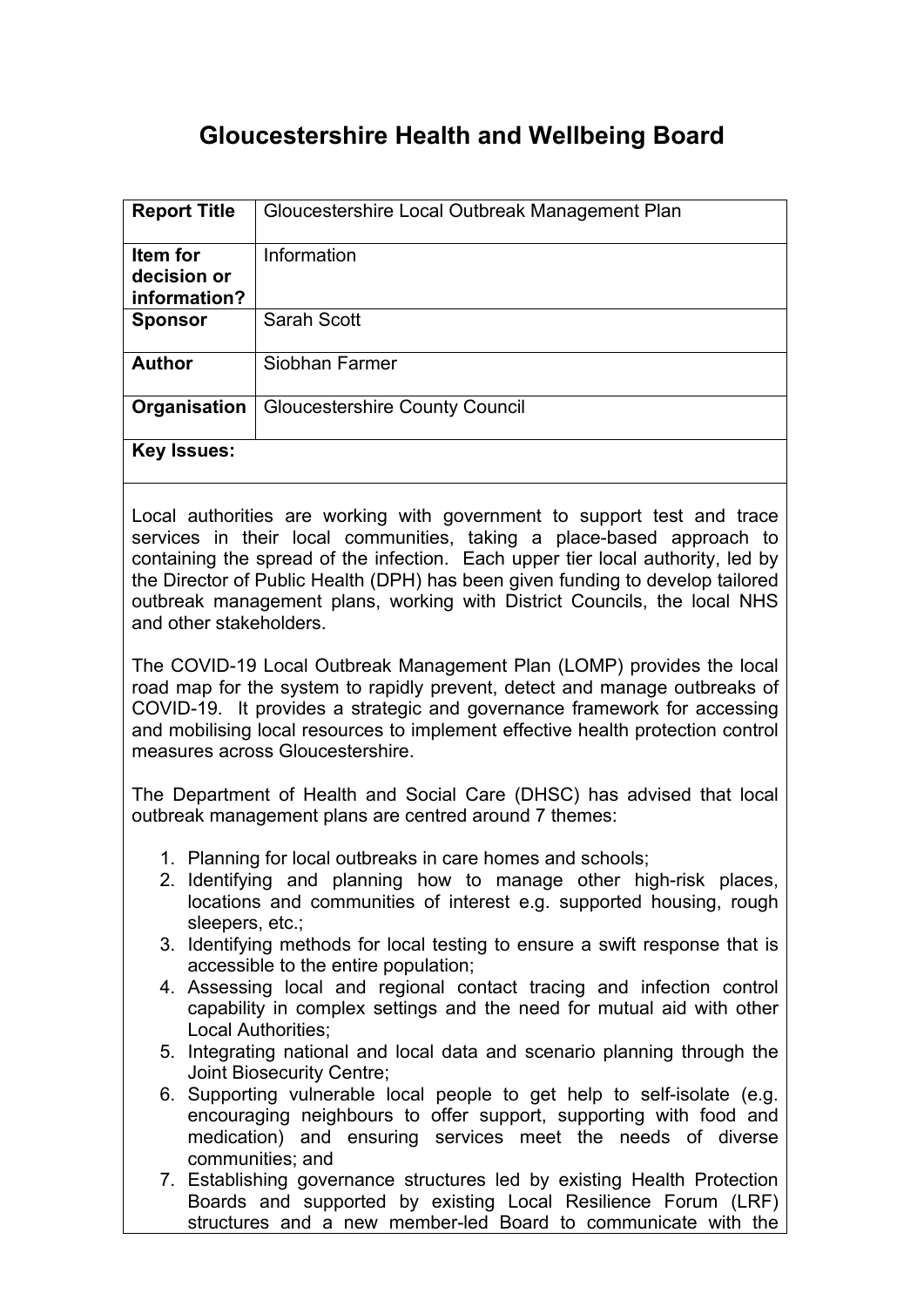general public

The LOMP aims is to keep COVID-19 under control in Gloucestershire by focusing on four areas:

## **Prevention:**

In Gloucestershire, for our county to safely recover from the effects of COVID-19 and to reduce the risk of the need for a return to stricter lockdown measures, we need to ensure that our citizens are supported and encouraged to "stay safe and stay alert" to minimise the spread of the disease through continuing good hygiene practices including regular hand washing, social distancing and regular disinfecting of surfaces touched by others.

## **Containing COVID-19**:

The key to managing COVID-19 moving forward in the UK is to contain its spread whenever possible. This relies on our citizens being aware of the symptoms of COVID-19 and knowing what to do and where to get tested. Once we know who has tested positive, we need to ensure that anyone they have been in contact with is identified (through "contact tracing") and given advice to self-isolate too, in case they have caught the virus and so will greatly reduce the overall amount of infection that people could pass on to others in the community.

## **Responding to Outbreaks**:

Individual cases of COVID-19 will usually be managed and supported via the NHS Test and Trace system with little involvement from either Public Health England (PHE) or the Local Authority. Provided people self-isolate promptly and complete their contact tracing information, and contacts also go on to selfisolate, then we should be able to contain the spread of COVID-19. Outbreaks and individual cases associated with high risk settings will be managed and supported by PHE and the Gloucestershire system as appropriate.

#### **Monitoring & Data Sharing**:

This element of the LOMP will ensure that the best available evidence and data will be used to support and inform decisions about prevention, containment and response.

# **Governance structure needed to implement the LOMP**

The national guidance for the development of LOMP's is very clear. There should be an executive level COVID-19 Health Protection Board chaired by the DPH. And a COVID-19 Outbreak Engagement Board to oversee the LOMP. Gloucestershire already has a Health Protection Assurance Board that supports the Director of Public Health in their statutory role around health protection. This will be re-purposed to become the COVID-19 Health Protection Board (HPB) by altering the terms of reference and making some changes to the membership. This board will lead the implementation of the plan. The delivery of the LOMP would become the main response activity for COVID-19 (see four main functions above) and includes allocation of testing resource. In implementing the plan, it will be necessary to draw upon some of the LRF's SCG's cells (Testing and PPE, Logistics, Intelligence, Warning and Informing and Community Resilience).